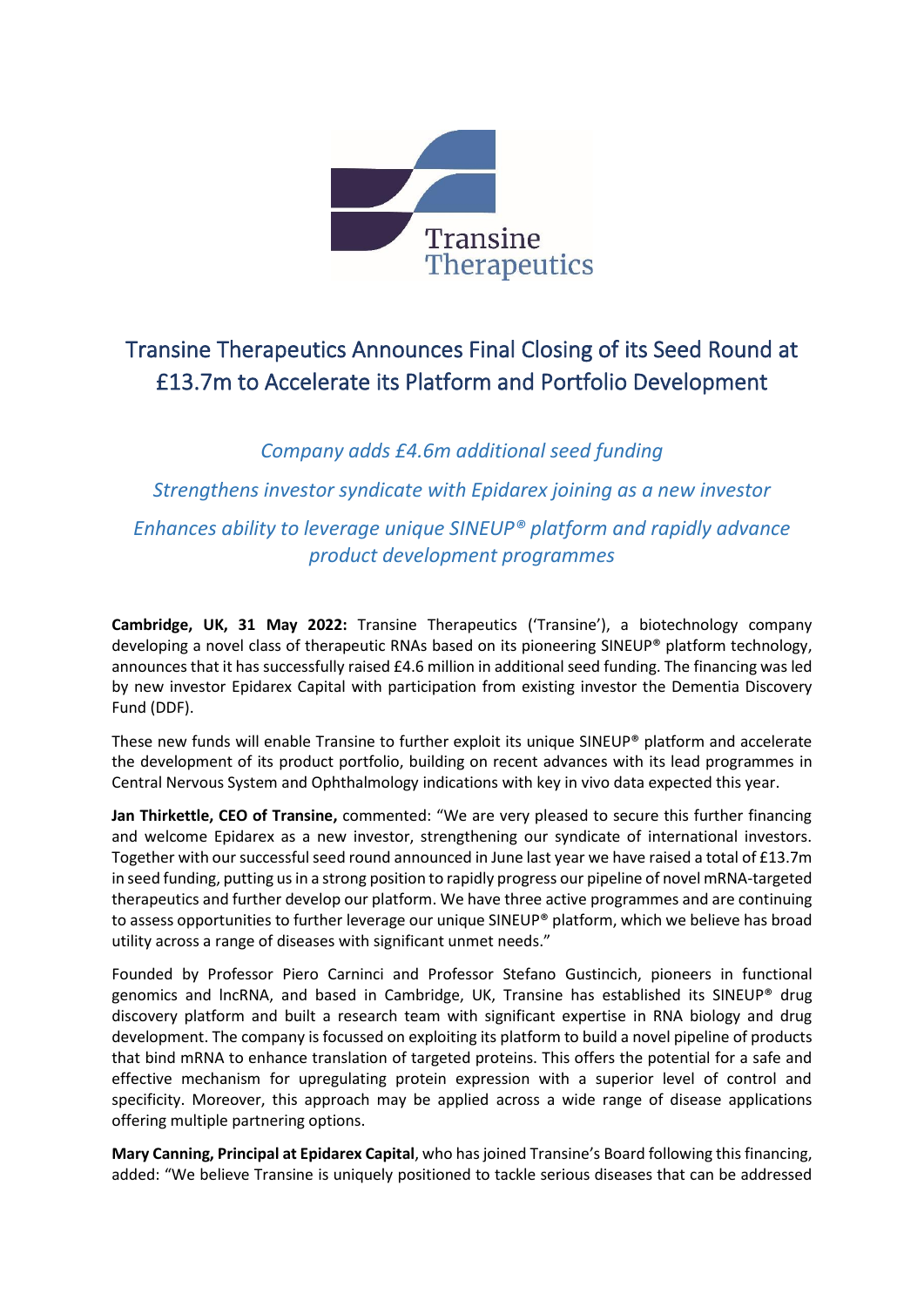by physiological upregulation of endogenous proteins. With its strong leadership team, rapid early progress and highly promising pre-clinical proof of concept data, we see significant optionality for the company and an exciting future ahead."

**Christian Jung, Partner at DDF and Chairman of Transine's Board,** added: "DDF is delighted to welcome Epidarex to the syndicate and to continue working with Transine to realise the full potential of the Company's transformational SINEUP technology platform. We strongly believe that Transine can be a game-changer in the way neurodegenerative and other diseases are being treated and that the SINEUP platform enables entirely novel therapeutic approaches that cannot be pursued with currently available technologies."

-End-

#### **About Transine® Therapeutics**

Transine Therapeutics is an RNA platform company developing a novel class of therapeutic RNAs (SINEUPs) capable of upregulating protein expression with a superior level of control and specificity across an unprecedented range of diseases and applications. Conceived to boost the expression of almost any chosen target protein by binding precisely to the mRNA that encodes it and enhancing its translation, our SINEUP® platform allows us to address diseases which, until now, have been beyond the reach of small molecules, conventional biologics or gene therapies. Our proprietary technology massively extends the druggable proteome and represents an entirely new mechanism of action, ideally suited to address currently hard-to-treat diseases. Our talented team of researchers and drug developers combines significant expertise spanning RNA biology, drug discovery and the commercialisation of new platforms, and our ambitious plans are supported by a passionate group of investors who recognise the broad potential of our platform.

For more information, please visit[: www.transinetx.com](http://www.transinetx.com/)

**TRANSINE** and **SINEUP** are trademarks of Transine Therapeutics Limited.

#### **About Epidarex**

Epidarex Capital is a transatlantic venture capital firm with a track record of building exceptional life science companies in emerging hubs in the US and UK. Epidarex's experienced team of early-stage investors partner with entrepreneurs and leading research institutions to transform world-class science into highly innovative products addressing major unmet needs in the global healthcare market. For more information, visit www.epidarex.com

#### **About the Dementia Discovery Fund (DDF)**

The Dementia Discovery Fund (DDF) is a £250m specialist venture capital fund investing in, and creating, biotech companies pursuing transformational therapeutic approaches for dementias including Alzheimer's disease. The DDF brings significant capital and domain expertise to enable talented entrepreneurs to bring therapeutics addressing one of the world's largest unmet medical needs to the clinic – ultimately aiming to generate significant returns for its investors. The DDF is enabled by its networks and influential group of investors including some leading pharmaceutical companies (Biogen, Eli Lilly and Co., GSK, Johnson & Johnson, Otsuka (Astex), Pfizer and Takeda), along with AARP, Aegon, Bill Gates, British Patient Capital, NFL Players Association, Quest Diagnostics, UnitedHealth Group, the UK Government's Department of Health and Social Care, and the charity Alzheimer's Research UK. The Fund is managed by SV Health Investors. Learn more at [www.TheDDFund.com](http://www.theddfund.com/)